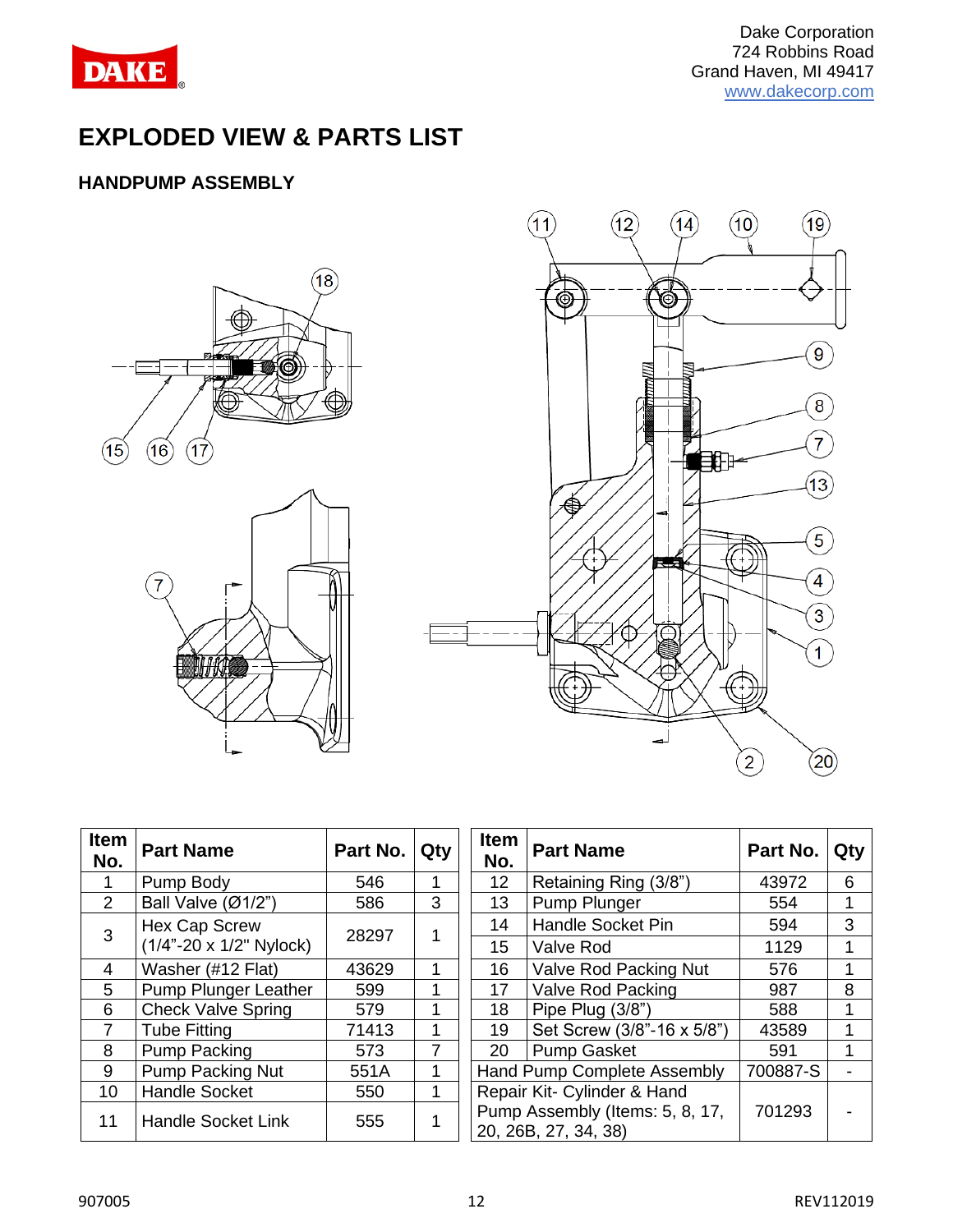

#### **WORKHEAD ASSEMBLY**



| Item<br>No. | <b>Part Name</b>                         | Part No. | Qty | <b>Item</b><br>No.   | <b>Part Name</b>                                                | Part N |  |
|-------------|------------------------------------------|----------|-----|----------------------|-----------------------------------------------------------------|--------|--|
| 21          | <b>Pump Gasket</b>                       | 591      | 1   |                      | <b>Piston Leather</b>                                           | 1538   |  |
| 22          | Reservoir                                | 1532     |     | 34                   | (Serial No. < 192522)                                           |        |  |
| 24          | Screw                                    | 2024     |     |                      | Packing Ring                                                    |        |  |
| 25          | Handwheel                                | 701760   | 1   |                      | (Serial No. > 192523)                                           | 3705   |  |
| 26A         | <b>Clamp Ring Assembly</b>               | 1557     | 1   | 35                   | Cylinder                                                        | 1528   |  |
| 26B         | <b>Piston Bumper</b>                     | 1574     | 1   | 38                   | <b>Cylinder Gasket</b>                                          | 1577   |  |
| 27          | Oil Seal                                 | 1578     |     | 44                   | Air Vent Tube                                                   | 632    |  |
| 28          | Pipe Plug (1/4" NPTF)                    | 1567     | 1   | F <sub>1</sub>       | Hex Cap Screw                                                   | 4335   |  |
| 29          | Elbow Pipe Plug (3/4")                   | 1740     | 1   |                      | $(1/2" - 13 \times 3")$                                         |        |  |
| 30          | Pipe Plug (3/4" NPTF)                    | 1745     | 1   | F <sub>2</sub>       | Hex Cap Screw                                                   | 4333   |  |
| 31          | Ram Spring                               | 1537     | 1   |                      | $(3/8" - 16 \times 3")$                                         |        |  |
| 32          | Piston Assembly<br>(Serial No. < 192522) | 701803   | 1   |                      | Repair Kit - Cylinder & Hand<br>Pump Assembly (Items: 5, 8, 17, | 70129  |  |
| &<br>33     | Piston Assembly<br>(Serial No. > 192523) | 716222   | 1   | 20, 26B, 27, 34, 38) |                                                                 |        |  |

| tem<br>No. | <b>Part Name</b>                         | Part No. | Qty | <b>Item</b><br>No. | <b>Part Name</b>                                                | Part No. | Qty |
|------------|------------------------------------------|----------|-----|--------------------|-----------------------------------------------------------------|----------|-----|
| 21         | <b>Pump Gasket</b>                       | 591      |     |                    | <b>Piston Leather</b>                                           | 1538     |     |
| 22         | Reservoir                                | 1532     |     | 34                 | (Serial No. < 192522)                                           |          |     |
| 24         | Screw                                    | 2024     |     |                    | Packing Ring                                                    | 37052    |     |
| 25         | Handwheel                                | 701760   |     |                    | (Serial No. > 192523)                                           |          |     |
| 26A        | <b>Clamp Ring Assembly</b>               | 1557     |     | 35                 | Cylinder                                                        | 1528     | 1   |
| 26B        | <b>Piston Bumper</b>                     | 1574     |     | 38                 | <b>Cylinder Gasket</b>                                          | 1577     |     |
| 27         | Oil Seal                                 | 1578     |     | 44                 | Air Vent Tube                                                   | 632      |     |
| 28         | Pipe Plug (1/4" NPTF)                    | 1567     |     | F1                 | Hex Cap Screw                                                   | 43355    | 6   |
| 29         | Elbow Pipe Plug (3/4")                   | 1740     |     |                    | $(1/2" - 13 \times 3")$                                         |          |     |
| 30         | Pipe Plug (3/4" NPTF)                    | 1745     |     | F <sub>2</sub>     | <b>Hex Cap Screw</b>                                            | 43337    | 2   |
| 31         | Ram Spring                               | 1537     | 1   |                    | $(3/8" - 16 \times 3")$                                         |          |     |
| 32<br>&    | Piston Assembly<br>(Serial No. < 192522) | 701803   | 1   |                    | Repair Kit - Cylinder & Hand<br>Pump Assembly (Items: 5, 8, 17, |          |     |
| 33         | Piston Assembly                          | 716000   |     |                    | 20, 26B, 27, 34, 38)                                            |          |     |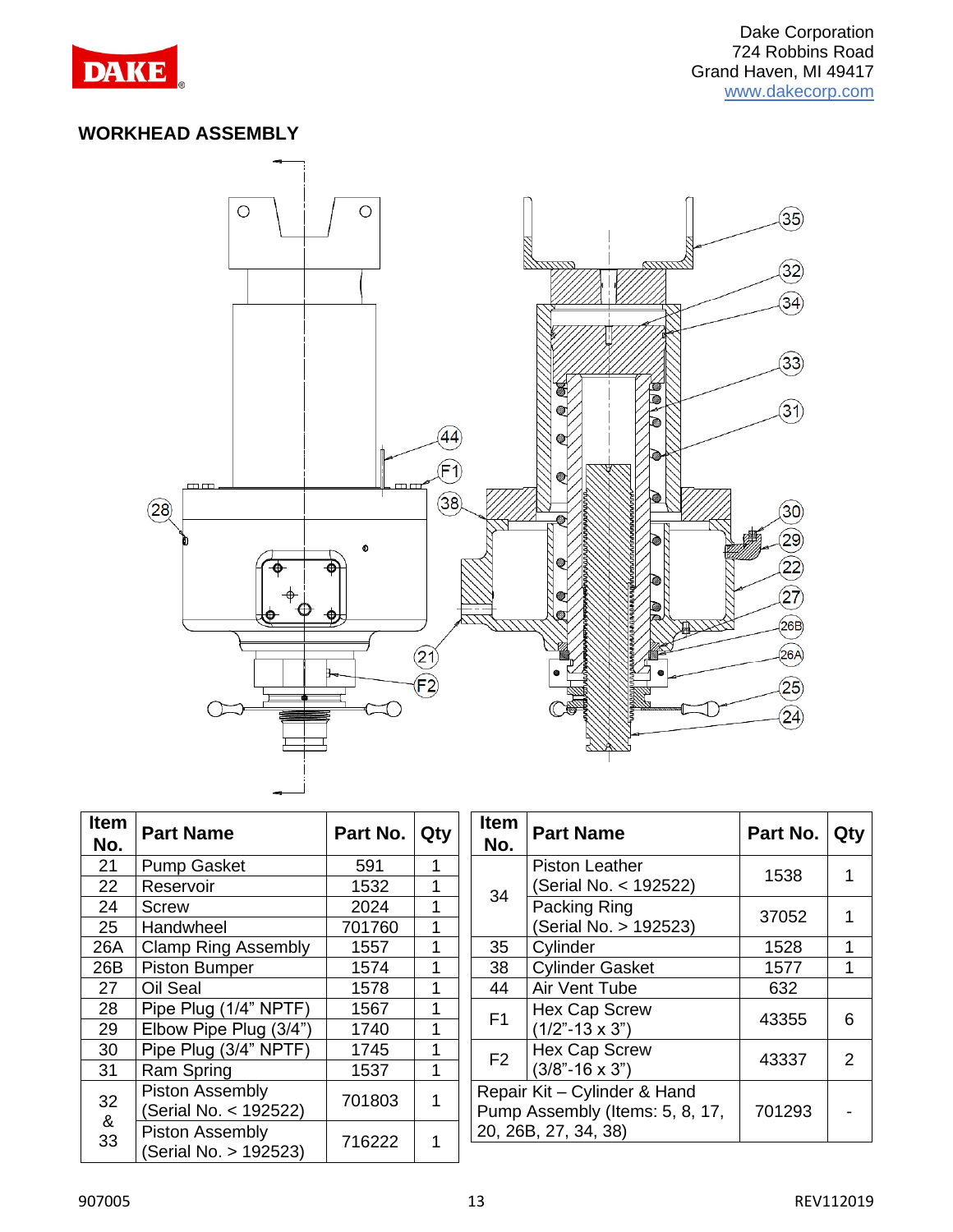

#### **GENERAL ASSEMBLY**

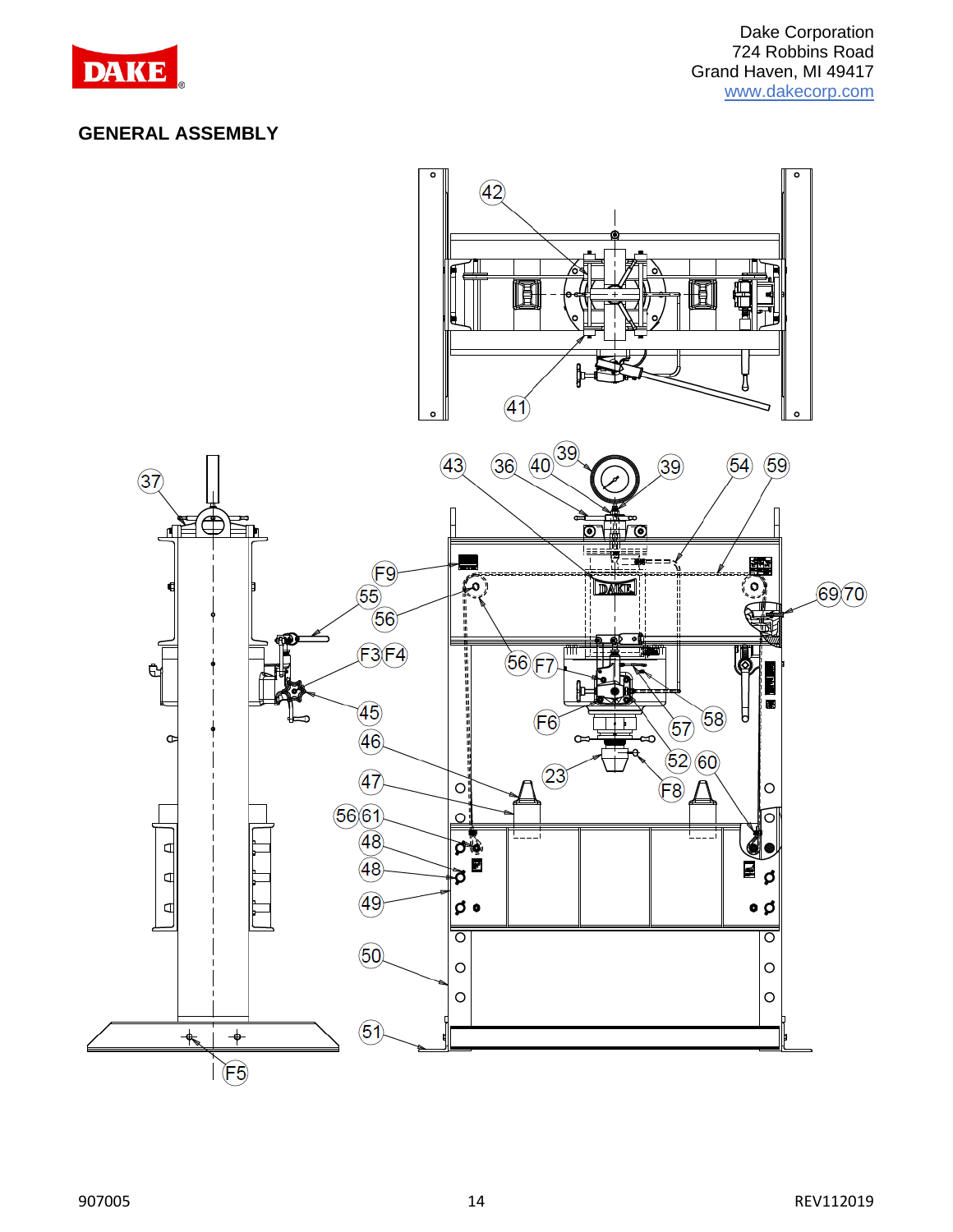

## **GENERAL ASSEMBLY PARTS LIST**

| <b>Item</b><br>No. | <b>Part Name</b>             | Part No. | Qty            | Item<br>No.    | <b>Part Name</b>              | Part No. | Qty            |
|--------------------|------------------------------|----------|----------------|----------------|-------------------------------|----------|----------------|
| 23                 | Screw Nose - Flat            | 1560     | $\mathbf{1}$   | 54             | Tube Assembly (53 & 54)       | 700203   | $\mathbf{1}$   |
|                    | Screw Nose - V-ram           | 1575     | 1              | 55             | Handle                        | 2022     | $\mathbf{1}$   |
| 36                 | <b>Screw Adjusting Wheel</b> | 716521   | 1              |                | Pulley                        | 1563     | $\overline{2}$ |
| 37                 | Yoke                         | 1569     | 1              | 56             | <b>Pulley Bolt</b>            | 43720    | $\overline{2}$ |
| 39                 | Gauge                        | 71268    | 1              |                | <b>Pulley Nut</b>             | 43919    | $\overline{2}$ |
|                    | <b>Bushing</b>               | 81384    | 1              | 57             | Vent Tube                     | 67761    | $\mathbf{1}$   |
| 40                 | <b>Gauge Extension</b>       | 628      | 1              | 58             | 1/8" NPT Fitting              | 71413    | $\overline{2}$ |
| 41                 | Roller                       | 1568     | 4              | 59             | Cable (19')                   | 1562     | 1              |
|                    | <b>Roller Shaft</b>          | 1570     | $\overline{2}$ | 60             | Cable Clamp                   | 583      | $\overline{4}$ |
| 42                 | <b>Retaining Ring</b>        | 43978    | 4              | 61             | <b>Table Spacer</b>           | 1553     | $\overline{4}$ |
| 43                 | Dake Name Plate              | 81002    | 1              | F <sub>3</sub> | Flat Washer (1/4")            | 43631    | $\mathbf{1}$   |
| 45                 | Handwheel                    | 10631    | 1              | F <sub>4</sub> | Screw (1/4"-20 x 1/2")        | 43301    | $\mathbf{1}$   |
| 46                 | V-Block                      | 1576     | $\overline{2}$ |                | Screw (5/8"-11 x 3/4")        | 43365    | 4              |
| 47                 | <b>Table Plate</b>           | 1534     | $\overline{2}$ | F <sub>5</sub> | Lock Washer (5/8")            | 43648    | 4              |
| 48                 | <b>Table Pins</b>            | 7205     | 6              |                | Hex Nut (3/8"-16)             | 43912    | $\overline{4}$ |
|                    | <b>Roll Pins</b>             | 77271    | 6              | F <sub>6</sub> | Socket Cap Screw              | 43470    | 3              |
| 48A                | <b>Safety Pins</b>           | 302816   | 6              |                | $(1/2" - 13 \times 1 - 1/4")$ |          |                |
| 49                 | <b>Table Channel</b>         | 701032   | $\overline{2}$ | F7             | Socket Cap Screw              |          |                |
| 50                 | Frame                        | 701030   | 1              |                | $(1/2" - 13 \times 2 - 1/2")$ | 24561    | 1              |
| 51                 | <b>Base Angle</b>            | 1551     | $\overline{2}$ | F <sub>8</sub> | <b>Thumb Screw</b>            |          |                |
| 52                 | 3/8" NPT 37° Fitting         | 1251     | $\overline{2}$ |                | $(3/8" - 16 \times 1 - 1/2")$ | 43625    | 1              |
|                    | <b>Fitting Nut</b>           | 46614    | $\overline{2}$ | F <sub>9</sub> | Label - Made in USA           | 76936    | $\mathbf{1}$   |
| 53                 | <b>Fitting Sleeve</b>        | 51454    | $\overline{2}$ |                |                               |          |                |